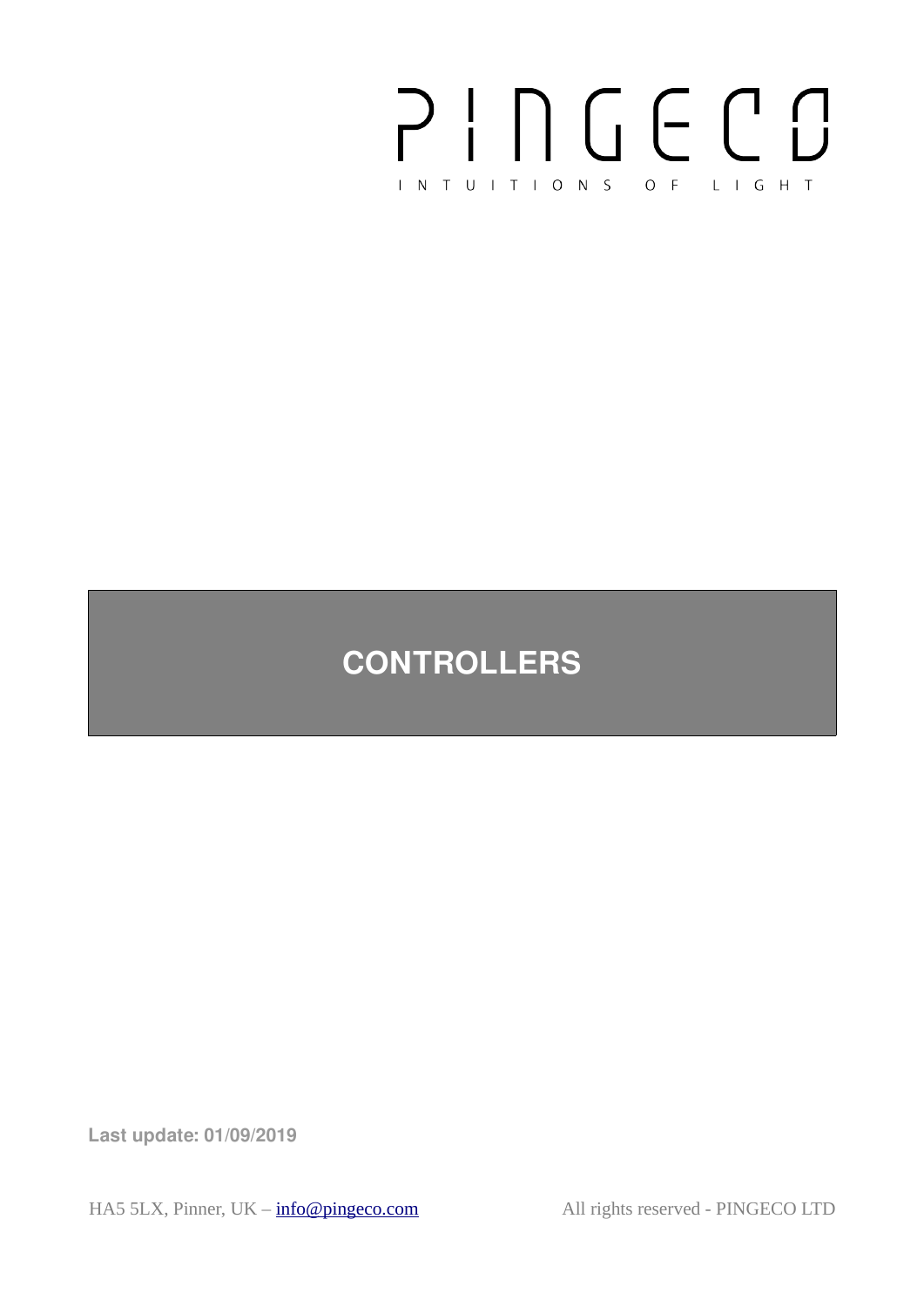# **BCT01x / A01x**



The BCT01x/A01x are electronic boards featuring our proprietary wireless technology to control our wireless enable dimmers by touch or position detection. Designed for battery powered applications, they represent a compact and ready to use solution for controlling our wireless enabled dimmers.

Small in size and designed for battery powered applications, they are meant to be integrated in a custom enclosure.

Available with pre-developed firmware options, TOUCH, CUBE and FLIP, behaviour can be customised upon request. In addition, all controllers can eventually be integrated with a customer's electronic system.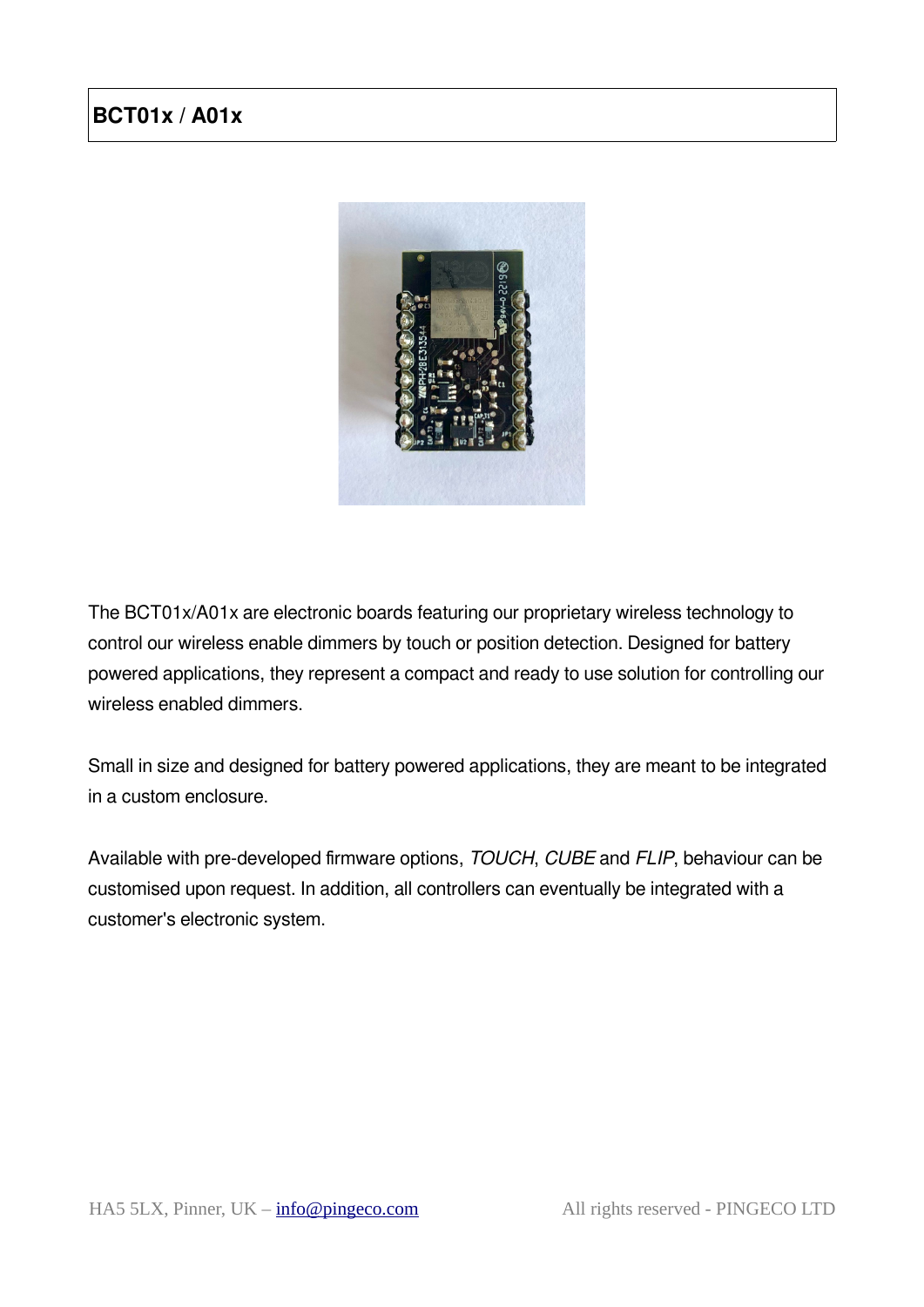## **Hardware variants**

#### **BCT01x**

The BCT01x is an electronic board featuring our wireless technology to control our wireless enable dimmers by capacitive touch detection.

#### **BCA01x**

The BCA01x is is an electronic board featuring our wireless technology to control our wireless enable dimmers by position detection implemented via a cutting edge accelerometer.

# **Firmware options (Dimming)**

#### **a) TOUCH**

This firmware option is available only for BCT01x variant. A wireless command is sent to all receiving dimmers at each touch event. The command represents the desired light intensity level. Resulting duty cycle value depends on the dimmer that received the command.

| Touch #  | <b>Command</b> |
|----------|----------------|
| Touch #1 | <b>LOW</b>     |
| Touch #2 | <b>MID</b>     |
| Touch #3 | <b>HIGH</b>    |
| Touch #4 | NFF            |

Sequence, number of steps and dimming levels can be customised upon request.

#### **b) CUBE**

This firmware option is available only for BCA01x variant. A wireless command is sent to all receiving dimmers every time a new position is detected. Position is detected on 3 axis with geometrical shape of a cube resulting in 6 faces. The command represents the desired light intensity level. Resulting duty cycle value depends on the dimmer that received the command.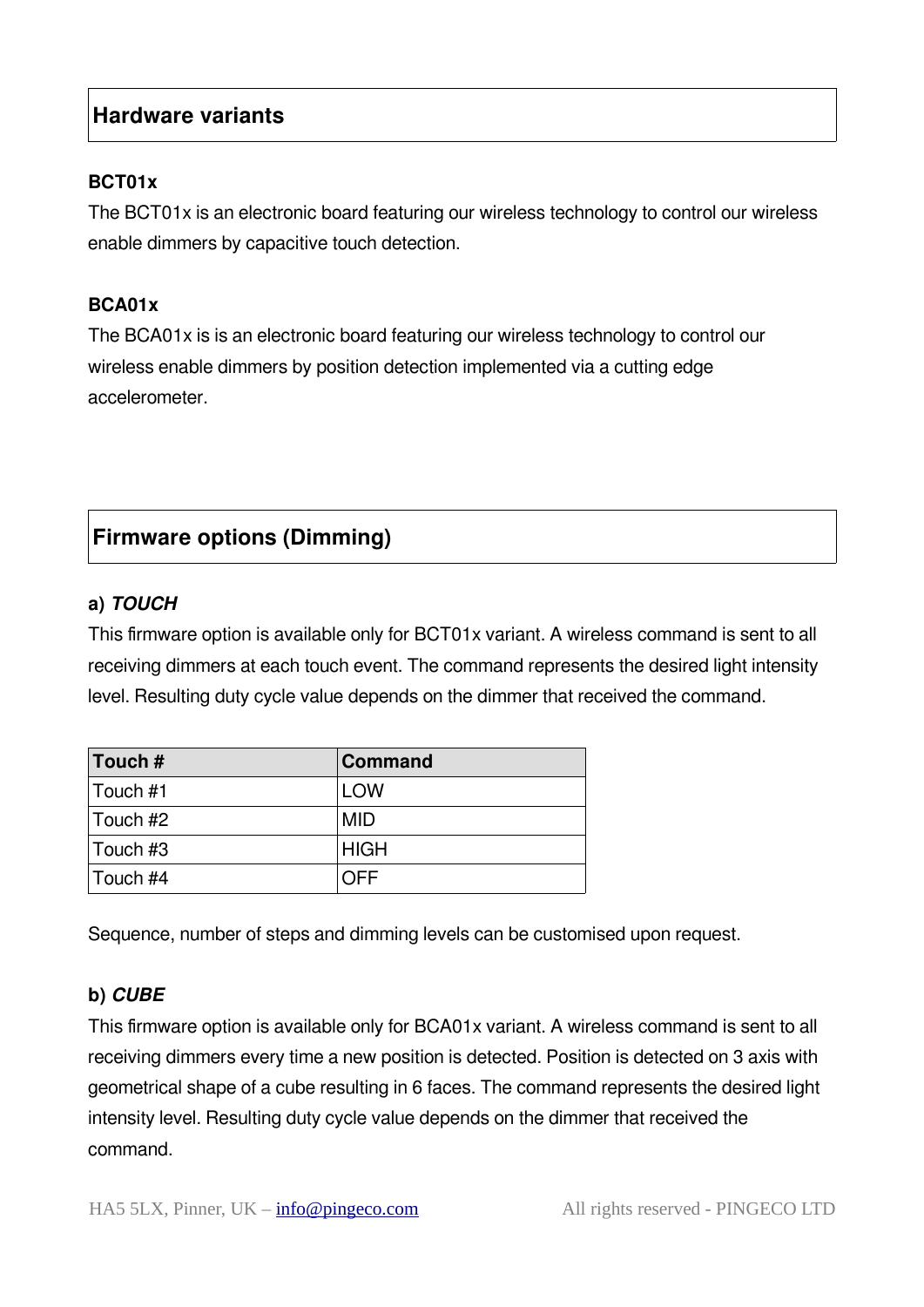| Position / cube faces | <b>Command</b>  |
|-----------------------|-----------------|
| Face 1                | <b>OFF</b>      |
| Face 2                | <b>LOW</b>      |
| Face 3                | <b>MID LOW</b>  |
| Face 4                | <b>MID HIGH</b> |
| Face 5                | <b>HIGH</b>     |
| Face 6                | ∩FF             |

Sequence, number of steps and dimming levels can be customised upon request.

#### **c) FLIP**

This firmware option is available only for BCA01x variant. A wireless command is sent to all receiving dimmers every time a new position is detected. Position is detected on 1 axis only resulting in 2 faces (face up and face down). The command represents the desired light intensity level. Resulting duty cycle value depends on the dimmer that received the command.

| Position  | <b>Command</b> |
|-----------|----------------|
| Face up   | 7N             |
| Face down |                |

Sequence, number of steps and dimming levels can be customised upon request.

## **Main features**

- Based on a SoC with radio-microcontroller and built-in antenna;
- Implements a 2.4GHz wide spectrum proprietary protocol;
- Based on a cutting edge accelerometer chip (BCA01x variant);
- Capacitive touch input on single core wire: length and connection type specified on order (BCT01x variant);
- Firmware flexibility.